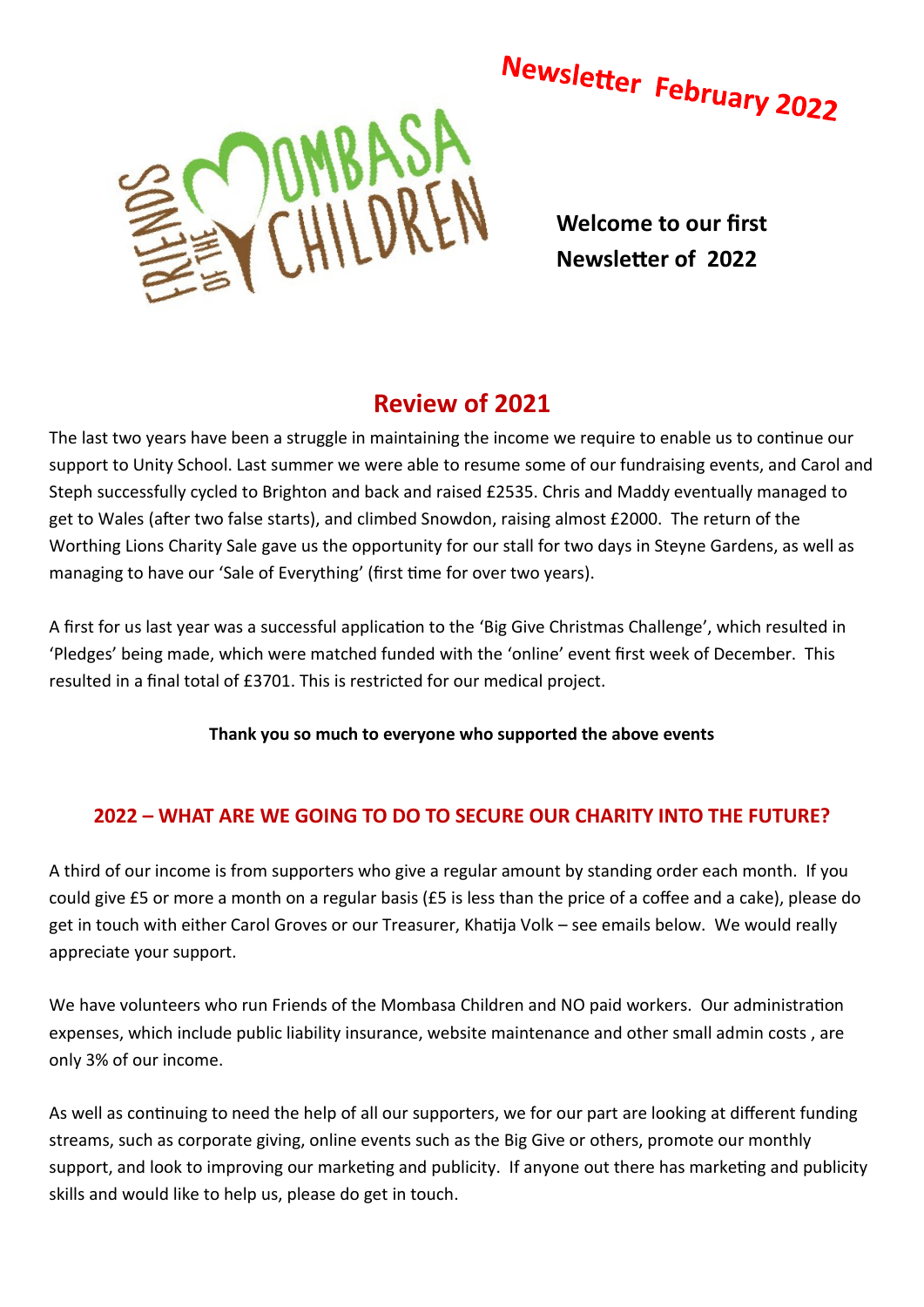### **From Mr Norbert Were, Unity School Manager**

*I trust you are doing well and you have all begun the year well. Unity is doing fine and thank you for your unequivocal support.*

*We opened for the new term on 3rd January 2022 after a short break of only 10 days in December last year. The Unity Staff and children who were present in the orphanage appreciated the gifts sent to them at Christmas.* 

*Learning is going on smoothly. We are so happy that the third term kicked off on a high note. Learners are enthusiastic save for a few who need really close monitoring by their teachers. Lives are being touched here thanks so much for the incessant support; we could not do this by ourselves. This is the year that we will do our* 



Christmas lunch in the Orphanage—it looks like eating pilau, Chapattis, rice and more is a very serious business!

*National Exams twice — in March and September. Teachers are really working round the clock to deliver good and pleasing results to the society here.*



 *My visit to the UK in 2020 was cancelled because of the pandemic, but I am in the process of obtaining my visa and hope to return to the UK in June this year. I look forward to seeing many of you then.*

## **The Medical Programme**

Dr Luke Odiaro who looks after the pupils' medical care at Unity School comments in his recent email:- *"The children are coming in with mostly the usual upper respiratory tract infections, Malaria, gastrointestinal issues and occasional Dengue Fever. We have noticed more fever and a lot of joint pains and fatigue. We initially thought it was influenza virus, but the tests done at the Kenya Medical Research Institute refuted this. It also coincided with a national surge in Omicron cases, but we could not get local confirmation because of the level of testing available*."

Dr Luke saw a total of 879 pupils last year (some were repeat visits). The cost per visit is in the region of £7 a child. This includes medication as well as the consultation with Dr Luke.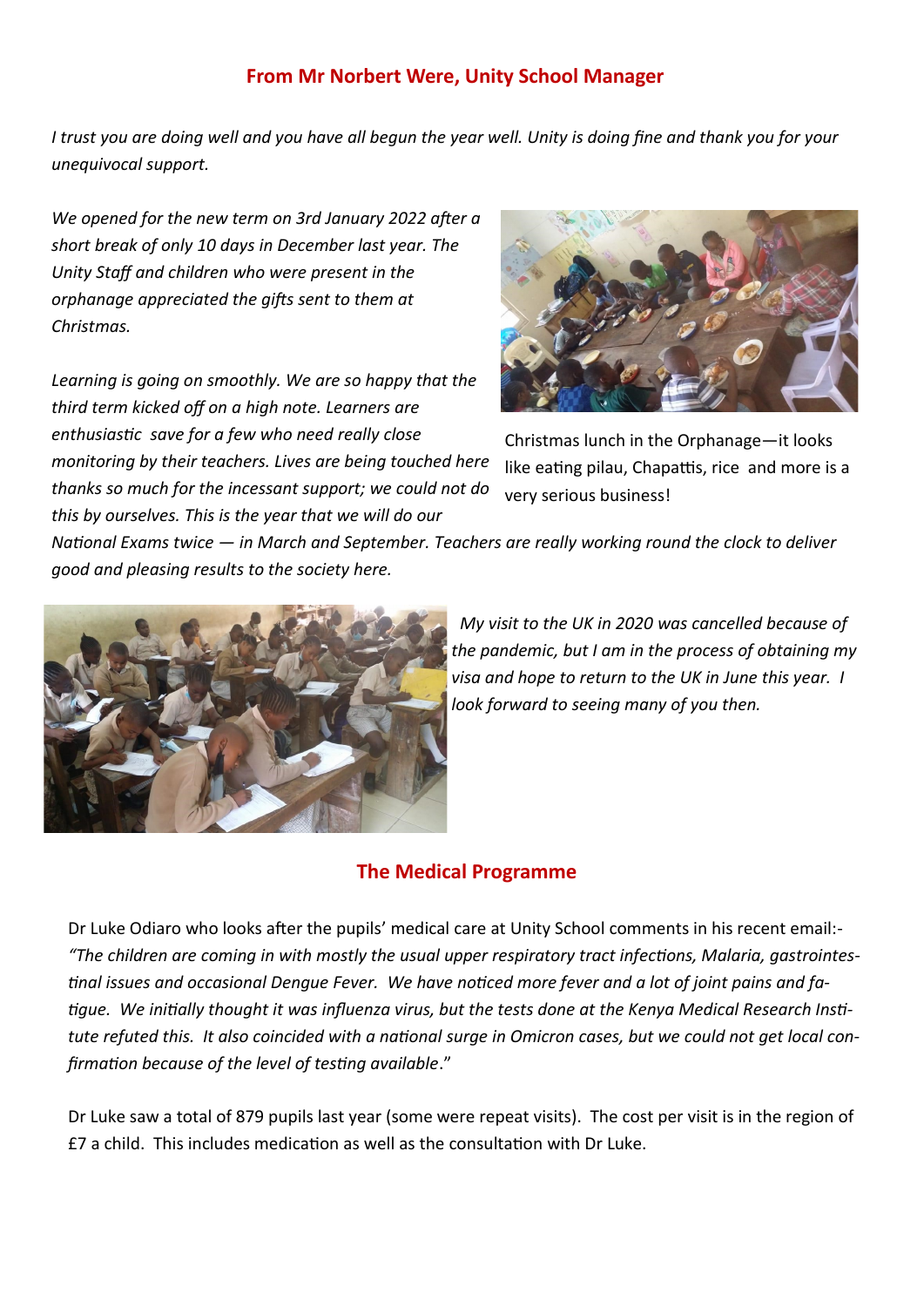In the first week of February Dr Luke and his wife Pamela made a surprise visit to Unity School. They left behind some geometry sets to be given as prizes. Norbert Were appears to be enjoying a joke with Dr.Luke.

The re-built school office. Larger than before so that Unity senior staff now have an office each instead of just room for a desk.

The passageway looks smarter, too. More welcoming to visitors and a pathway that will not turn to mud when the rainy seasons arrive.